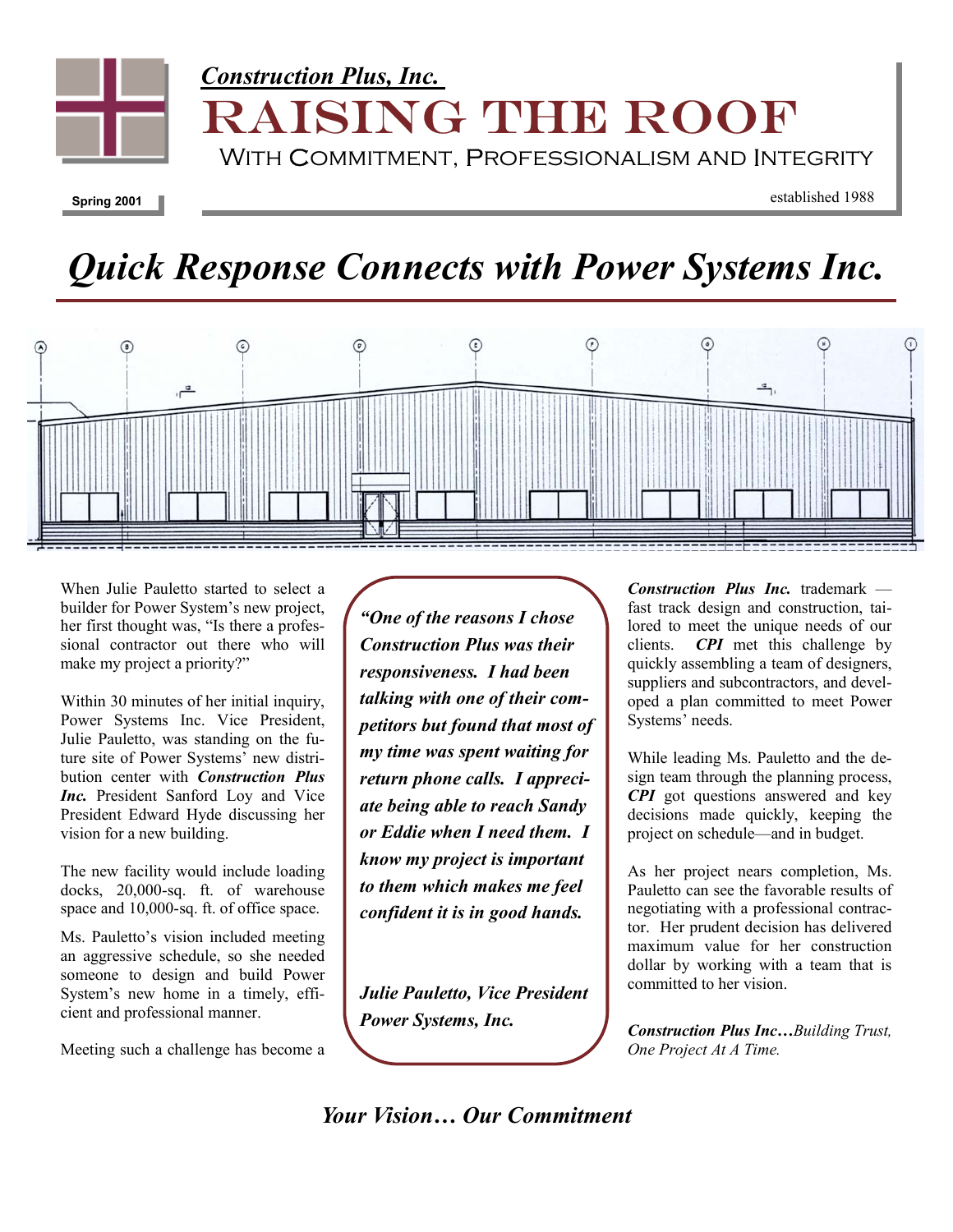### *CPI Completes Farragut Kingston Pike Mini Warehouse*

Page 2

**Spring 2001** 

*Construction Plus, Inc.* recently completed a new min-storage facility in Farragut, TN that offers 50,000 square feet of storage in 265 units.

The facility, completed in just six months, provides storage in exterior and interior units in a variety of sizes ranging from 35 square feet to 400 square feet. All of the units are designed for humidity control and some have full climate control.



One of the key factors in completing the project in a timely manner was scheduling the fabrication and delivery of the building components in phases to coordinate with the work of separate contractors for the site preparation and electrical work. *CPI*'s ability to manage this work with subcontractors and suppliers enabled the team to complete this project on time and in budget.



### *CPI Celebrates 10 Years of Dedicated Service by John Godfrey*

*CPI's* General Superintendent, John Godfrey, will celebrate his 10th anniversary with the company in July 2001. Over the past 10 years he has successfully completed over 30 commercial projects for *Construction Plus*.

His responsibilities at *CPI* include planning, scheduling and coordinating projects, assisting with cost and bid estimates, determining on-site modifications, coordinating activities with multiple subcontractors, selecting and supervising crews in all trades, completing pro-

jects on a timely basis, and resolving field problems in a professional manner.

Mr. Godfrey has experience in the supervision of education, retail, industrial, institutional, and office building projects as large as \$15MM.

John has been a recipient of *CPI*'s Certificate for Zero Lost Time Accidents five times in the last six years. In addition, he has twice received Safety Awards from The Associated Builders & Contractors.

Congratulations John!

*Your Vision… Our Commitment*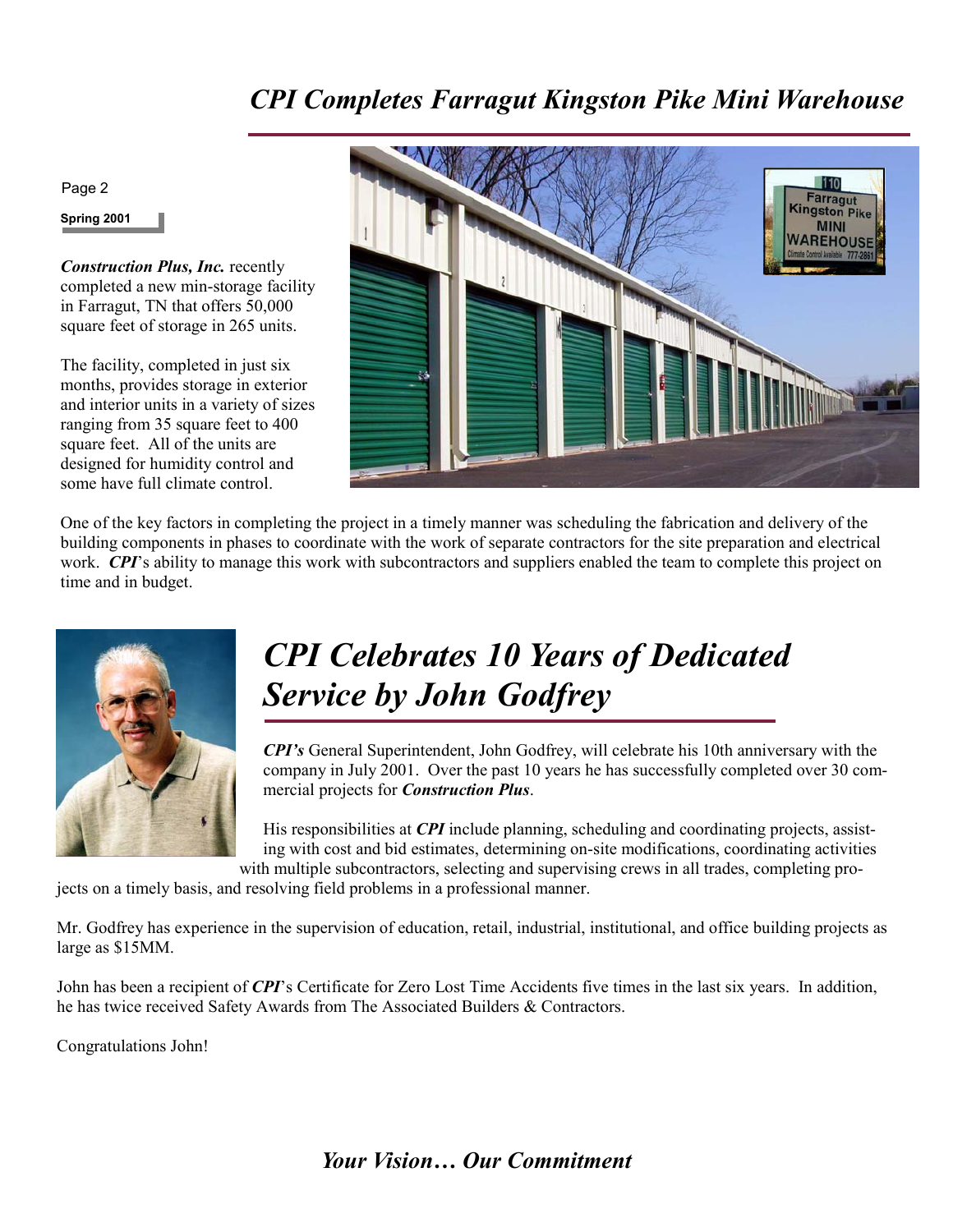### **CONSTRUCTION TODAY**

*Construction Management, Should It Be In Your Future?* 



**Spring 2001** 

Page 3



Every indication leads the "experts" to say that Construction Management (CM) is the future of construction. Why?

The construction industry, through new technology and methods, is becoming more complicated, and the work force, especially in skilled areas, is becoming more fragmented. CM today makes more and more sense if you want to get your projects built on time and in budget. Why?

The key to cost, quality and schedule, on EVERY construction project, is the Management of that project. The traditional bid process has become unpopular and unproductive because it promotes adversarial relationships, budget overruns, schedule delays, low quality and is fraught with litigation issues.

The traditional bid process provides you no way of knowing who will actually work on your project. Why? The low bidder does not produce the lowest price to build your project, only the low combination of prices from subcontractors and suppliers at a moment in time, many of who will be strangers to the low bidding General Contractor. Like the "Trojan Horse," you know what the horse looks like on the surface, but you don't know who is inside.

With *Construction Plus Inc.* as your CM you will be able to review all the potential bidders before they bid, to select whom you want and don't want to bid on your project. When the bids from your selected bidders are received you will see them and be involved in the selection process. With CM there is time to adequately evaluate the bids for price, schedule and scope coverage, a process that when done right, takes days, not minutes.

In the bid format this pricing review and scope definition process is limited to a few chaotic and confusion filled hours on bid day, and the scary fact is, many decisions will be made in the last few minutes. Your project's viability, and the value you receive for your construction dollar hangs in the balance, based upon decisions made in those few hours and final minutes.

With a professional CM on your team you will have someone who will invest the appropriate amount of time to help you and your Architect make value driven decisions that meet your needs. In summary, the CM method when administered by a qualified professional CM firm, delivers maximum value for your construction dollar.

Is it any wonder more and more people are using Construction Management as the method of choice to produce their important projects? School Boards, retail chains, restaurant chains, private developers, all are seeing that CM is the method to manage and build their projects in the most timely, efficient and professional manner while producing superior quality and value.

If you would like to know more about Construction Management, please call us at (865) 671-3711. We would welcome the opportunity to answer all your questions and to provide you with more information about the exciting new ways *Construction Plus Inc*. is using Construction Management to deliver superior results for our clients.

Sanford C. Loy, President